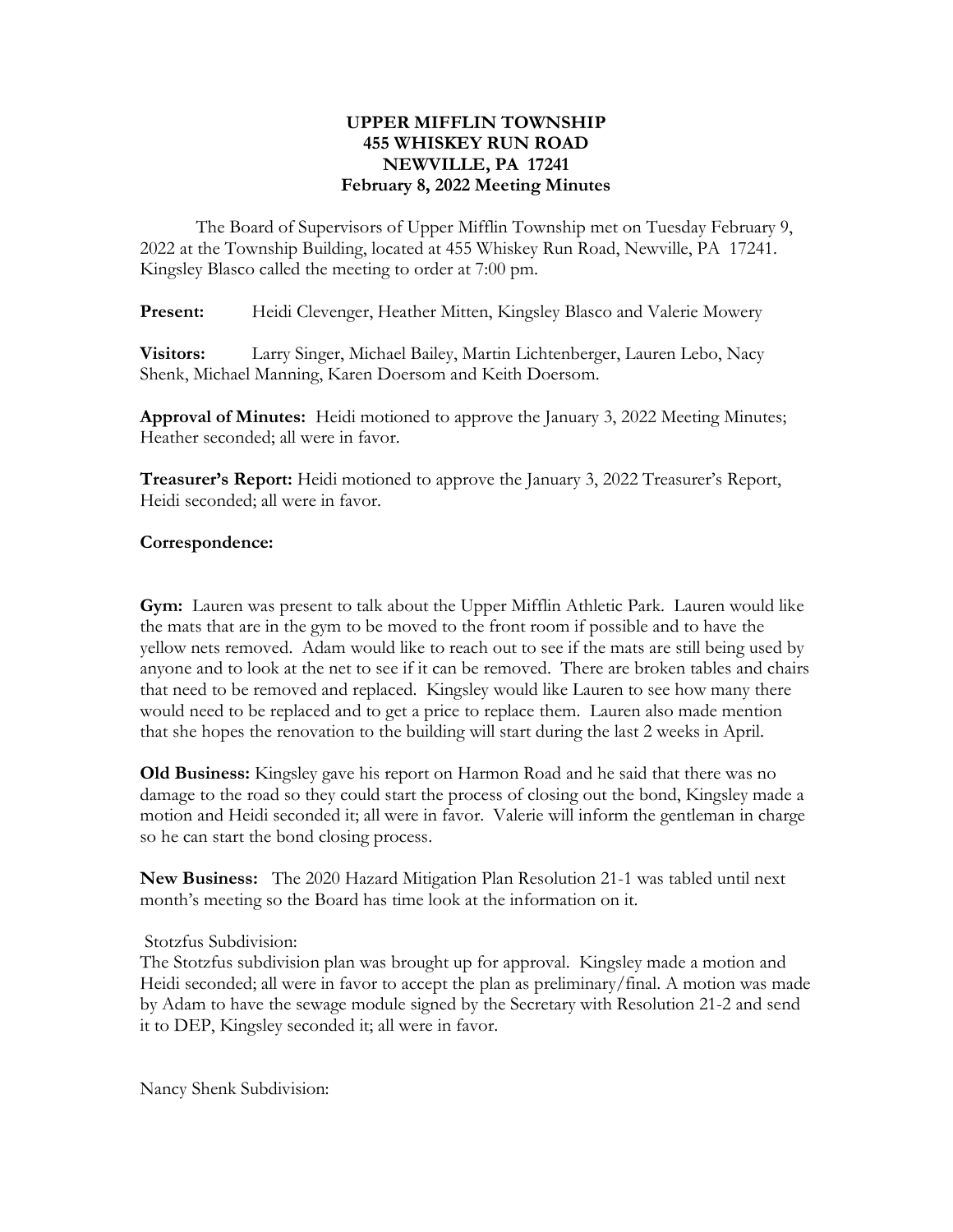The Shenk Subdivision plan was brought up for approval. Heidi made a motion and Kingsley seconded; all were in favor to allow a waiver to accept the plan as preliminary/final.

A waiver was also granted by a motion from Kingsley and seconded by Heidi; all were in favor to allow a waiver for PADEP and the Township SEO to allow approval for a PADEP Non-Building request.

The Board agreed that Samuel Smoker did not need a building Permit for his Echo project housing only a Land Use Permit. The Attorneys also drew up an agreement between Upper Mifflin Township and the Smokers to be signed for his Echo Housing. The Smokers will come back to sign the agreement once Vince approves the septic.

Dustin Dewalt's Land Use Permit was extended for another 6 months.

Costar's contract was looked over and the Board decided to order the same amount of salt as in previous years.

Junk Yard license will be delivered to Johnny Oiler.

Fire agreements were accepted and signed and will be sent in the mail. Adam motioned; Heidi seconded; all where in favor.

Solicitor's Report: The Attorneys wrote up a letter to send to the residents that are not in compliance with the 5 year, pumping schedule. The Board would not like to send it out until they talk to Vince about a vacant house that is not being used.

Road Master: Kingsley gave the report and stated that Bridgewater Road is fixed and that the potholes are filled in. He also stated that the Game Commission would like us to plow to the barn. During the last big snowfall, the State helped out and plowed Lay Road.

Permit Report: There were 2 new Land Use applications and 2 new Land Use Permits issued.

Bob Shively: Bob gave his report-

He made mentioned that he went to his CDL drug test for the PSATS CDL program.

The Covid 19 vaccination is still in Phase 1, and that he will be attending the Local Coordinator meeting.

Approval of Bills: Adam motioned to approve the bills for payment, Kingsley seconded; all were in favor.

Approval of Additional Monthly Expenditures for Payment: Adam motioned; Heidi seconded; all were in favor.

Personnel: Nothing new to report.